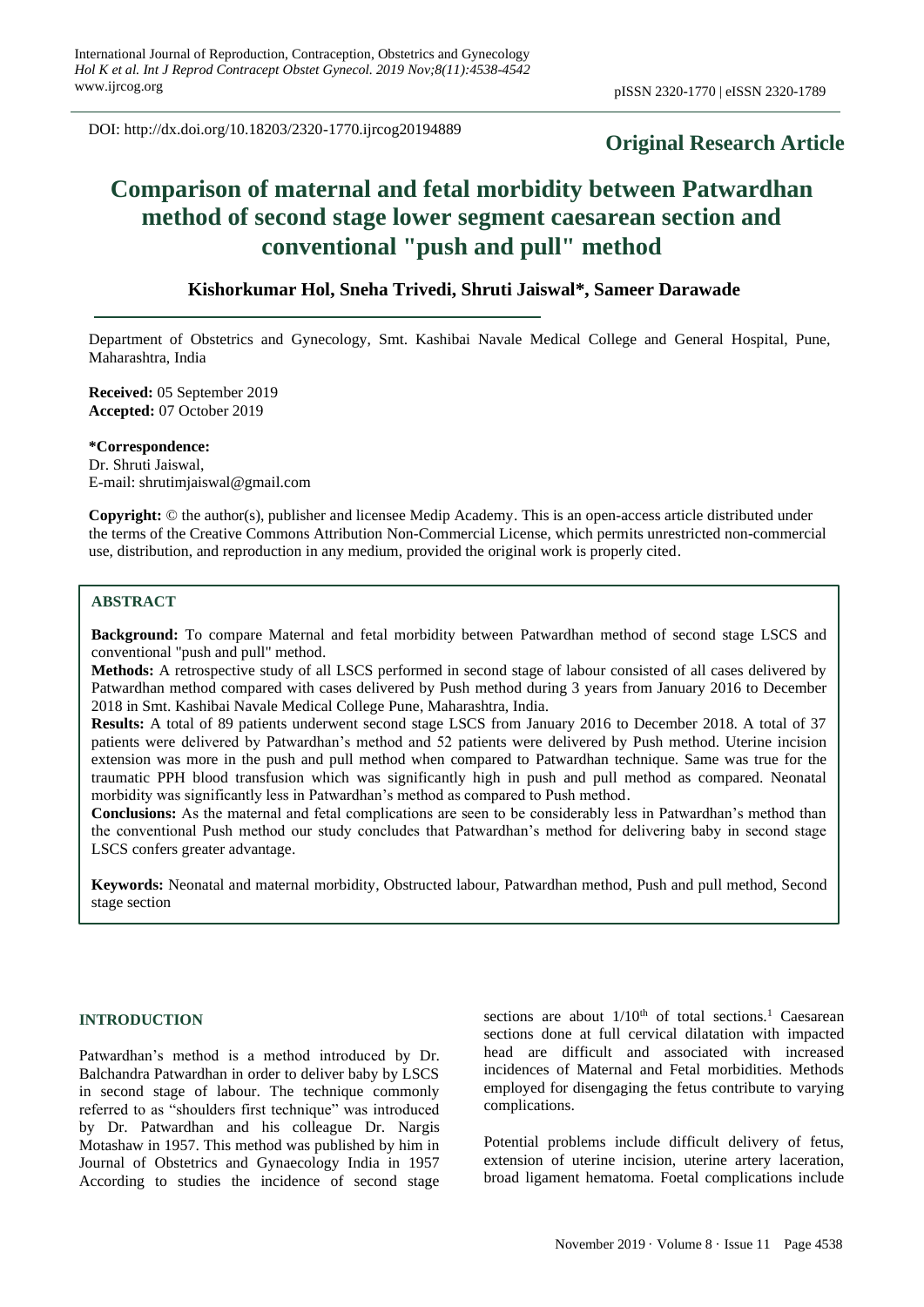low APGAR and NICU admissions. Extension of the uterine incision and injury to the surrounding structures during LSCS is common in obstructed labour, when the hand is forcibly introduced into the pelvis to deliver the head which is impacted and jammed in the pelvis, since the lower uterine segment is oedematous and fragile. 2

#### *Patwardhan technique*

In case of occipito-anterior and transverse positions with the head deeply impacted in the pelvis, incision is made in the lower uterine segment. Shoulders are present usually at incision level in deeply engaged head, the anterior shoulder is delivered out by hooking the arm first by hooking the arm. With gentle traction on this shoulder, the posterior shoulder is also delivered out. Next, the surgeon holds the trunk of baby gently with both thumbs parallel to spine and with fundal pressure given by assistant the buttocks are delivered followed by legs. Now the baby's head which is the only part of the foetus which is still inside the uterus, is gently lifted out of the pelvis by making an arc.

To compare maternal and fetal morbidity between Patwardhan method of second stage LSCS and conventional "push and pull" method.

#### **METHODS**

This is a retrospective study of all LSCS performed in second stage of labour during 3 years from January 2016 to December 2018 in Smt. Kashibai Navale Medical College Pune.

Women with single fetus at term in cephalic position with second stage needing caesarean section were included in the study.

The decision for performing Patwardhan method or to go with push approach was taken in the operation theatre by the operating surgeon

#### *Patients were divided into 2 groups*

Group A - consisted of all cases delivered by Patwardhan method.

Group B - consisted of all cases delivered by Push method.

All the included patients were studied for immediate intraoperative complications like extension of incision, injury to surrounding structures, excessive bleeding, need for blood transfusion and post-operative complications fever, wound dehiscence, puerperal sepsis up to 6 weeks postpartum. Neonatal complications like birth injuries and NICU admissions were compared in both groups. Intraoperative, postoperative and neonatal complications between two study groups were compared with paired 't' test to find out p value, before coming to a conclusion.

## *Inclusion criteria*

- All the patients who underwent second stage LSCS with single fetus at term in cephalic position for various indications during study period
- Patients with proper records about method of baby delivery
- Patients with who completed follow up visits upto 6 weeks.

#### *Exclusion criteria*

- Patients who underwent second stage LSCS after failed forceps or ventouse
- Patients who underwent second stage LSCS with multiple foetuses and non-vertex presentation
- Patients who had elective LSCS in LSCS in first stage of labour
- Patients with incomplete records
- Patients who are lost to follow up.

## **RESULTS**

A total of 89 patients underwent second stage LSCS from January 2016 to December 2018.

A total of 37 patients were delivered by Patwardhan's method and 52 patients were delivered by Push method

Student t test was used appropriately for calculation of value and a  $p \leq 0.05$  was considered statistically significant.

Both the groups were comparable in terms of age and parity of patients. Second stage sections are seen more commonly in primigravida than in multigravida.

| Age group     | Group A (Patwardhan, $n=37$ ) | Group B (Push, $n=52$ ) | <b>p</b> value |
|---------------|-------------------------------|-------------------------|----------------|
| $<$ 24 years  |                               | 24                      | >0.05          |
| $25-30$ years |                               |                         |                |
| $>30$ years   |                               |                         |                |

# **Table 1: Age wise distribution.**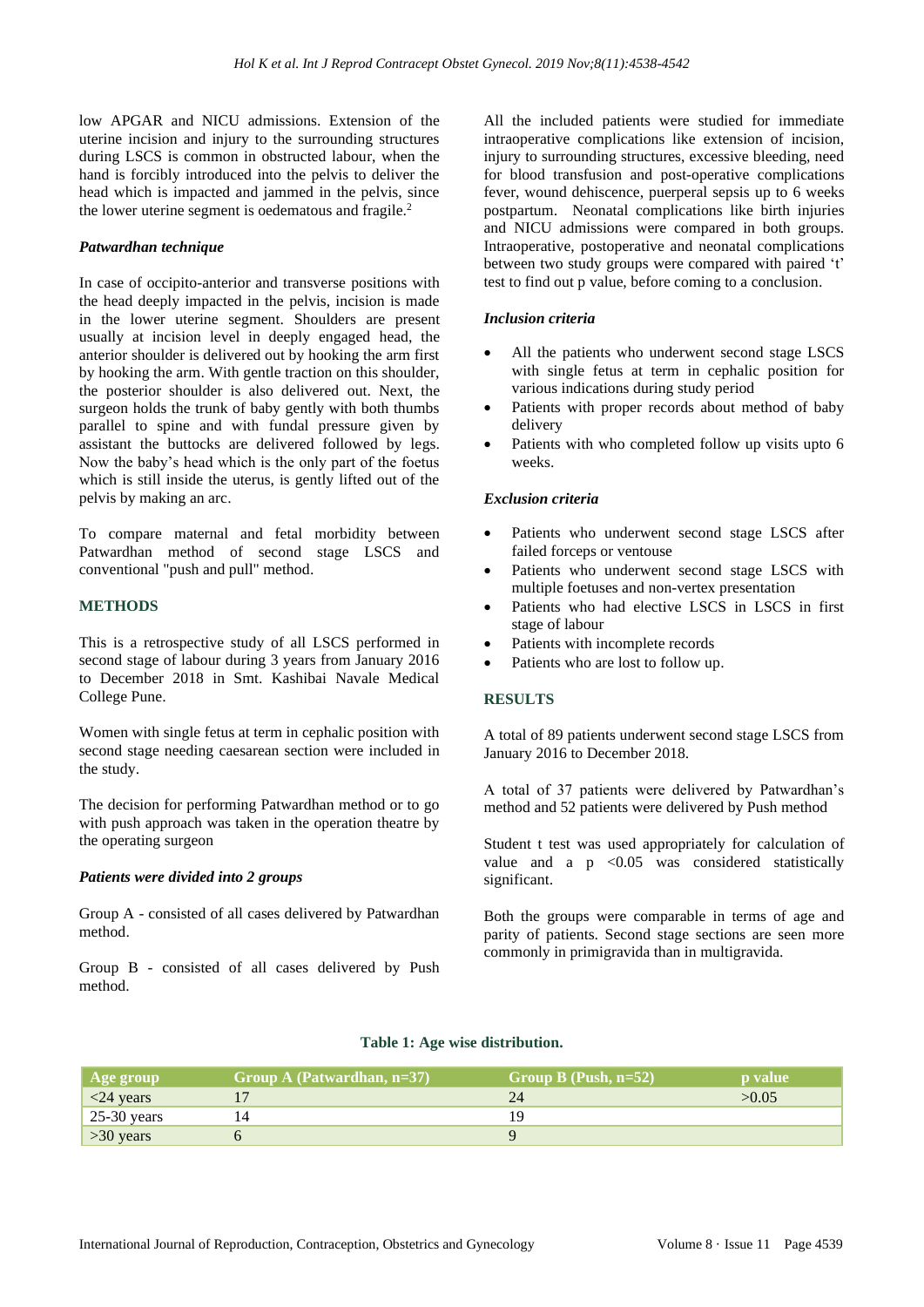# **Table 2: Distribution of cases according to gravid status.**

| <b>Gravida</b>    | Group A (Patwardhan, $n=37$ ) | Group B (Push, $n=52$ ) | <b>b</b> value |
|-------------------|-------------------------------|-------------------------|----------------|
| Primigravida      | 26                            |                         | >0.05          |
| Gravida 2         |                               |                         |                |
| Gravida 3 or more |                               |                         |                |

## **Table 3: Distribution according to gestational age and fetal weight.**

| <b>Gestational age</b>     | <b>Group A (Patwardhan)</b> | <b>Group B</b> (Push) | <b>p</b> value |
|----------------------------|-----------------------------|-----------------------|----------------|
| Mean gestational age       | $38.26 \pm 1.0$             | $39.85 \pm 0.72$      | >0.05          |
| Mean fetal weight at birth | 3100                        | 3060                  | >0.05          |



**Figure 1: Indications of caesarean in Patwardhan group.**



**Figure 2: Indications of cesarean in Push and Pull group.**

## **Table 4: Maternal morbidities.**

| <b>Maternal morbidities</b>     | Group A (Patwardhan) $(n=37)$ | Group B (Push) $(n=52)$ | p value   |
|---------------------------------|-------------------------------|-------------------------|-----------|
| Extension of uterine incision   |                               | 19                      | $< 0.05*$ |
| Bladder injury                  |                               |                         | >0.05     |
| <b>Blood transfusion needed</b> | 3                             |                         | $< 0.05*$ |
| <b>Traumatic PPH</b>            |                               |                         | $< 0.05*$ |
| Need for hysterectomy           | 0                             |                         | >0.05     |
| Post-operative fever            |                               | 19                      | $< 0.05*$ |
| Wound gape                      |                               |                         | >0.05     |

# **Table 5: Fetal morbidity.**

| <b>Fetal morbidities</b> | Group A (Patwardhan) $(n=37)$ | Group B (Push) $(n=52)$ | p value   |
|--------------------------|-------------------------------|-------------------------|-----------|
| <b>APGAR</b> at 1 min    |                               |                         |           |
| $\leq 7$                 | 7                             | 15                      | >0.05     |
| >7                       | 30                            | 37                      | >0.05     |
| <b>APGAR</b> at 5 mins   |                               |                         |           |
| $\leq 7$                 | 3                             | 11                      | $< 0.05*$ |
| >7                       | 34                            | 41                      | >0.05     |
| Need for NICU care       | 6                             | 17                      | $< 0.05*$ |
| Ventilator care          |                               |                         | $< 0.05*$ |
| Still births             | $\theta$                      |                         | >0.05     |
| Neonatal deaths          | ∍                             | 6                       | $< 0.05*$ |
| Fetal injuries           |                               | 3                       | < 0.05    |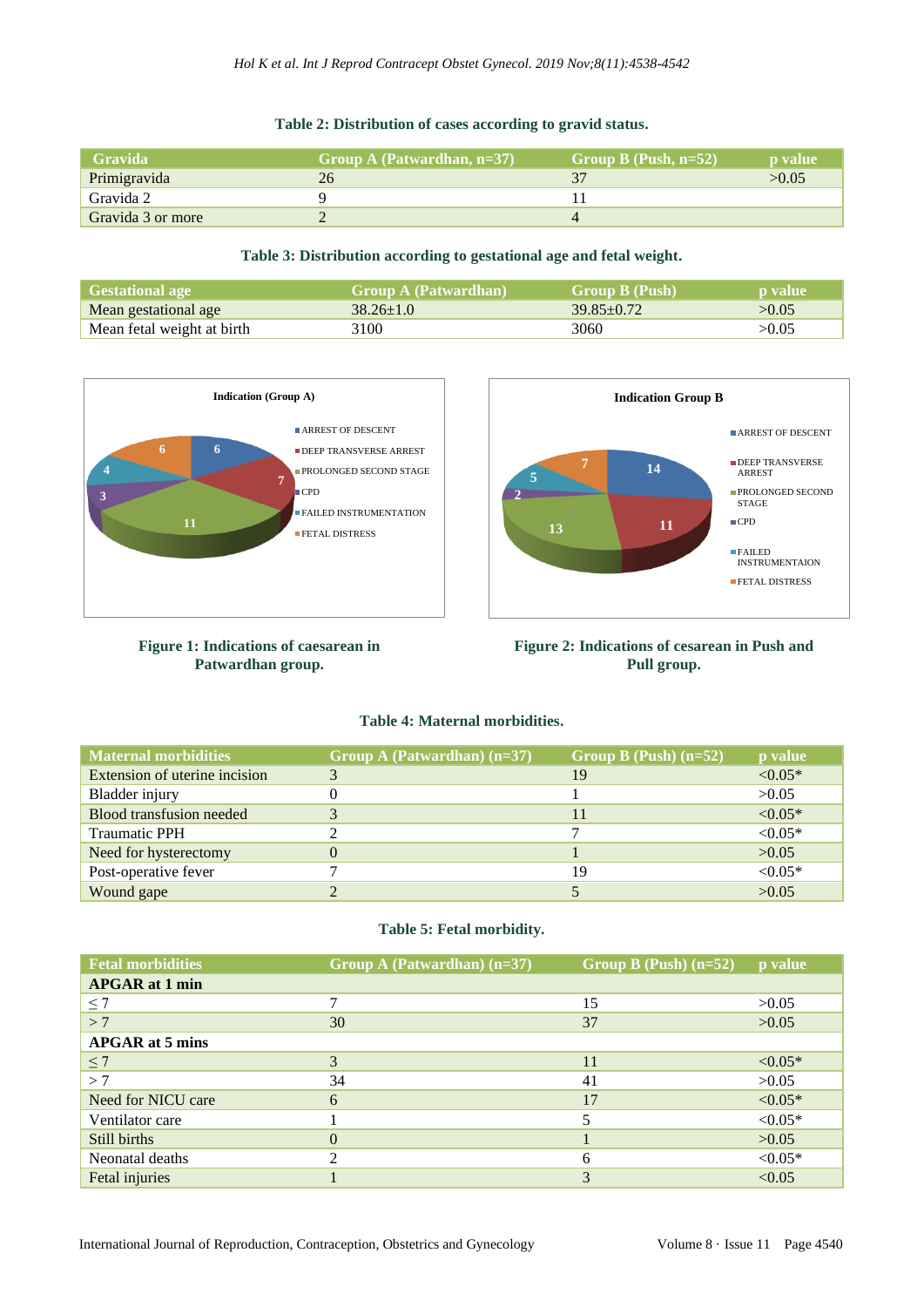Most common indication- prolonged second stage of labour followed by deep transverse arrest.

Uterine incision extension was more in the push and pull method when compared to Patwardhan technique (3 in Patwardhan 19 in push and pull method,  $p \le 0.05$ .

Same was true for the traumatic PPH (2 in Patwardhan 7 in push and pull method,  $p \le 0.05$  and blood transfusion which was significantly high in push and pull method as compared. (3 in Patwardhan 11 in push and pull method,  $p < 0.05$ ) (Table 4).

Post-operative fever (7 in Patwardhan, 19 in push and pull method,  $p \le 0.05$ ) wound gape (2 in Patwardhan, 5 in push and pull method,  $p \leq 0.05$ ). Although it is significantly high in push and pull method but we cannot deny other causes of fever and wound gape which can be reason for that.

Neonatal morbidity was significantly less in Patwardhan's method as compared to Push method.

# **DISCUSSION**

Obstructed labor accounts for 9.5% of total maternal deaths in India.<sup>3</sup> This high incidence is mainly due to traditional beliefs and practices, neglected obstetric care, poor utilization of available health services, and poor transport facilities. Caesarean sections done in second stage of labour with impacted fetal heads are associated with increased trauma to lower uterine segment and associated structures, as well as, increased haemorrhage and infections.

Caesarean sections done at full cervical dilatation with impacted fetal heads are technically difficult and they are associated with an increased incidence of maternal and fetal morbidities<sup>4</sup>

A prolonged second stage of labour increases the attenuation of lower uterine segment and impaction of fetal head, which gives rise to a thin, easily lacerated lower uterine segment and cervix, which is predisposed to more extensions while delivering fetal head. Extensions may also occur in cervix and broad ligament, thus increasing incidence of haemorrhage and need for blood transfusions and contributing to maternal morbidity. Chances of fetal injuries in the form of skull fracture and intra ventricular hemorrhage are higher in second stage cesarean section.<sup>5</sup>

Obstetric confounding factors like parity, maternal age and fetal factors like gestational age, mean birth weight were comparable in both the groups.

Results of uterine incision extension are very similar to studies done by Beeresh CS et al (8.69% versus 34.61%), Mukhopadhyay P et al (6% versus 64%), Khosla et al (0% versus 24%) 8 and Saha PK et al (0% versus 22%).<sup>6-</sup> 8

#### **Table 6: Extension of uterine incision comparison with other authors.**

| <b>Extension of uterine</b>       | <b>Patwardhan</b> | <b>Push</b> |
|-----------------------------------|-------------------|-------------|
| incision                          | method            | method      |
| Our study                         | 8.10%             | 37%         |
| Beeresh CS et al <sup>7</sup>     | 8.69%             | 4.61%       |
| Mukhopadhyay P et al <sup>2</sup> | 6%                | 64%         |
| Saha PK et al <sup>4</sup>        | $0\%$             | 22%         |
| Khosla et $al3$                   | በ%                | 74%         |

Need for post-operative blood transfusion in our study was 8.10% in Patwardhan's method and 21.15% in Push method which is similar to studies of Saha PK et al, (8.6% versus 27.3%).<sup>8</sup>

Prolonged second stage of labor was associated with unintentional hysterotomy extensions (40% versus 26%;  $P=.03).<sup>9</sup>$ 

Need for post-operative blood transfusion is an indirect consequence of extension of uterine incision and the resultant blood loss.

Incision extension related complications like bladder injury, need for hysterectomy, need for post-operative blood transfusion were all more in Push group.

Limitations of this study were presence of senior obstetricians or obstetrician trained in doing Patwardhan's method is needed during all second stage caesarean section.

# **CONCLUSION**

As the maternal and fetal complications are seen to be considerably less in Patwardhan's method than the conventional Push method

Our study concludes that Patwardhan's method for delivering baby in second stage LSCS confers greater advantage.

Patwardhan's method can be used primarily in cases of second stage sections to significantly reduce the maternal and fetal morbidity.

# **ACKNOWLEDGMENTS**

Authors would like to thank to institutional head, Head of Department of Obstetrics and Gynecology and all our colleagues from Department of Obstetrics and Gynecology Smt. Kashibai Navale Medical College and General Hospital for providing necessary help in this project.